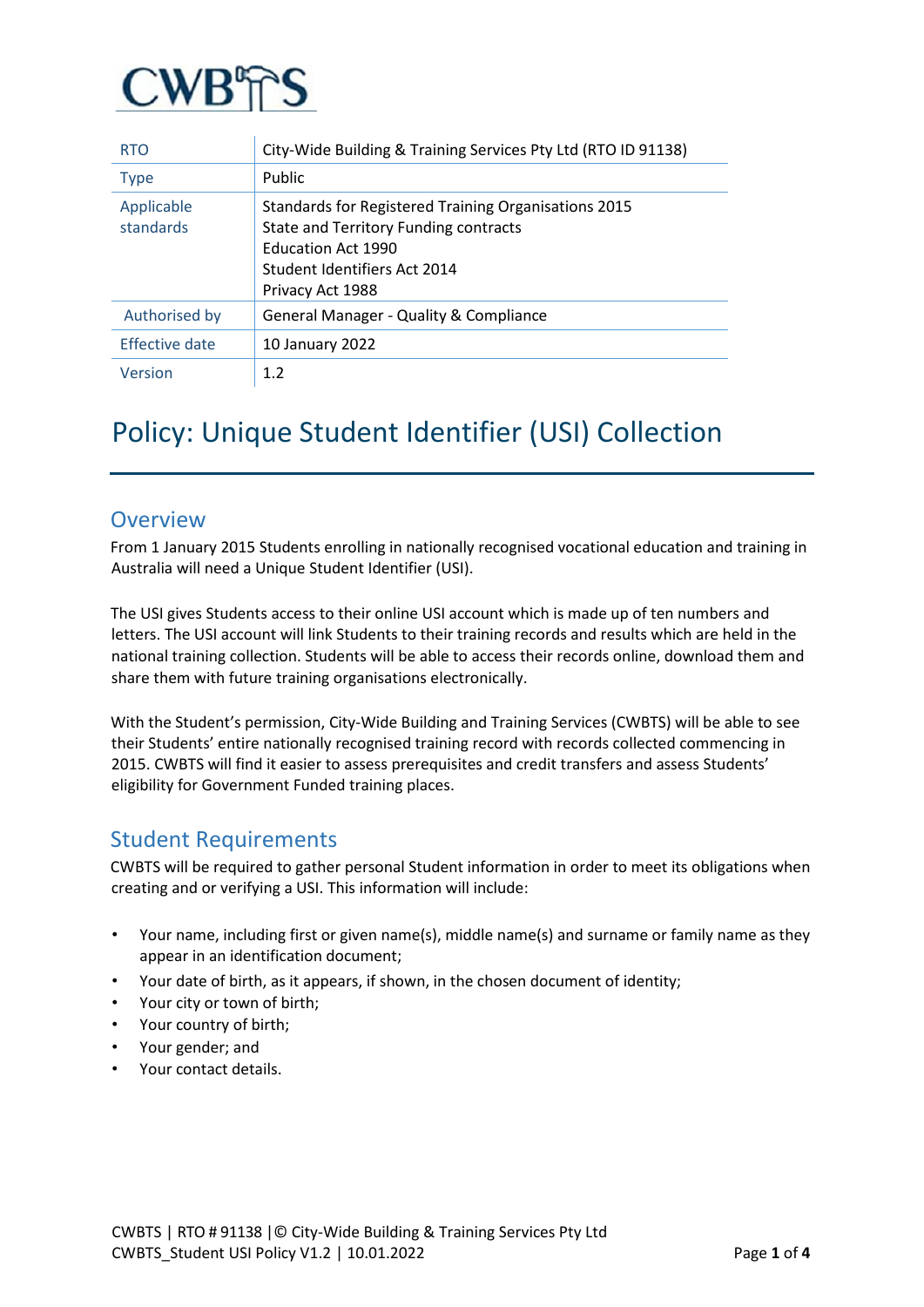# $\mathbb{C} \mathbf{W} \mathbf{B}$

Prospective Students will be provided with information about the USI prior to enrolment. Information provided to prospective Students will include:

- 1. The requirement to obtain a USI prior to enrolment by visiti[ng http://www.usi.gov.au](http://www.usi.gov.au/) (except where a USI has already been obtained by the Student with previous enrolment at CWBTS)
- 2. The USI Privacy Notice (Appendix 1)
- 3. The importance of ensuring that the personal details provided in the process of obtaining a USI are identical to those provided to CWBTS at the time of enrolment
- 4. The need to bring their USI with them to their scheduled interview and sign-up session
- 5. If CWBTS is requested to apply for a USI, the student must complete and sign a CWBTS USI Permission Form and supply valid ID. If CWBTS is requested to find an existing USI on behalf of a student, the student will agree and give permission in their enrolment form.

Students who express a genuine personal objection to being assigned a USI will be advised to apply to the Student Identifiers Registrar for an exemption.

Students who present for enrolment without a USI will be supported to access the website and obtain their USI before enrolment can proceed.

### Applying, Finding and Verifying A USI

If CWBTS is requested to apply for a USI, or to find an existing USI on behalf of a Student, the Student must complete and sign a CWBTS USI Permission Form and supply valid ID.

If CWBTS is requested to find an existing USI on behalf of a student, the student will agree and give permission in their enrolment form.

If a student's USI cannot be verified, they will be contacted by CWBTS and if required, further information will be requested, or the student without a USI will be supported to access the USI website and obtain their USI before enrolment can proceed.

CWBTS staff then will verify the students USI with the USI Registrar through the SMS VETtrak.

When applying for a USI, the USI system accepts any one of the following valid forms of ID:

- Current Drivers Licence
- Current Medicare Card
- Current Australian Passport
- Current Visa (with Non-Australian Passport)
- Birth Certificate (Australian)
- Certificate of Registration by Descent
- Citizenship Certificate

Names entered into the USI system must match the ID presented. Without one of these documents a USI cannot be issued or located therefore enrolment may not be possible. In order to verify a Student USI individual information recorded on the Student's enrolment form must identically match the information held for that Student in the USI system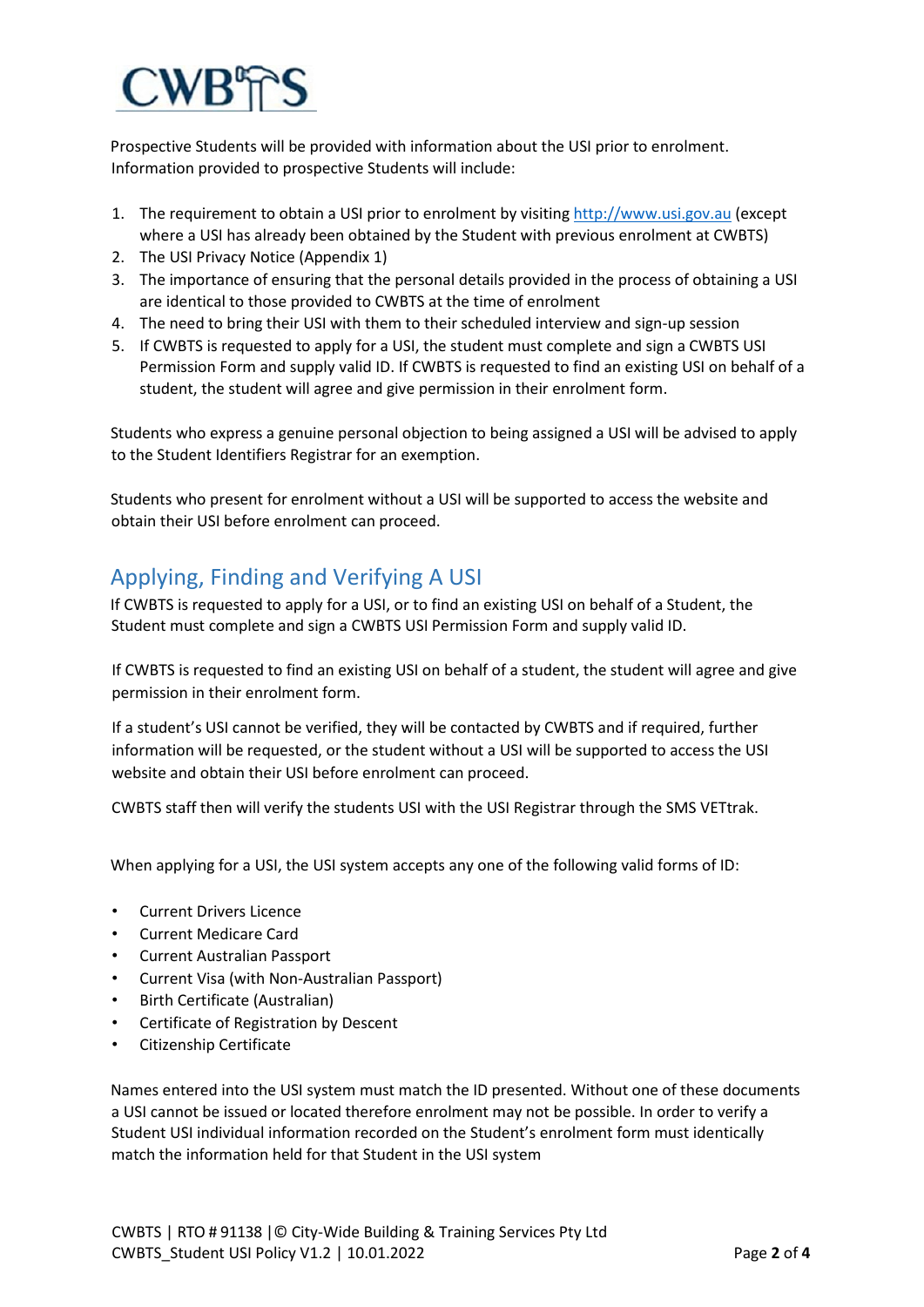

#### Setting Appropriate Access Controls

CWBTS ensures that every Student sets their access controls in relation to their USI to allow the Department and the Provider the appropriate levels of access to their USI records.

#### Issuing of Qualifications

Under the USI legislation, CWBTS cannot issue an AQF qualification or statement of attainment to a Student without a verified USI.

#### Security of USI Data

The CWBTS Privacy Policy applies to the collection of a Student's USI. The Student USI will be stored within the CWBTS Student Management System and will not be made available to general staff accessing the system. Only those with responsibility for entering and editing Student's data will have access to this information.

Student's USI will not be provided on any internal CWBTS reports accessible by general staff or used to assign as a Student identifier.

Student's USI will not be included on any reports to Students, including confirmation of enrolment, AQF certification documentation or transcripts of results etc.

#### **Appendix 1**

#### Privacy Notice for Students

<https://www.usi.gov.au/documents/privacy-notice>

The information you provide through the USI application process:

- is collected by the Student Identifiers Registrar for a number of purposes
- may be disclosed to a number of organisations, departments, regulators and other persons where it is reasonably necessary for the purposes of performing functions or exercising powers
- may be disclosed to the Oversight Authority in instances pertaining to digital identity to enable them to perform their functions
- will not otherwise be disclosed without their consent unless authorised or required by or under law.

Detailed information on the use of your information can be found in Division 5 - Collection, use or disclosure of student identifiers of the Student Identifiers Act 2014 and in our Privacy Policy

Privacy Policies and Complaints<br>Students can find out more about how the Student Identifiers Registrar collects, uses and discloses their personal information:

- in the Student Identifiers Registrar's Privacy Policy
- by emailing the Registrar
- by calling [1300 857 536](tel:1300857536) or from outside Australia [+61 2 6240 8740](tel:+61262408740)

CWBTS | RTO # 91138 |© City-Wide Building & Training Services Pty Ltd CWBTS\_Student USI Policy V1.2 | 10.01.2022 Page **3** of **4**